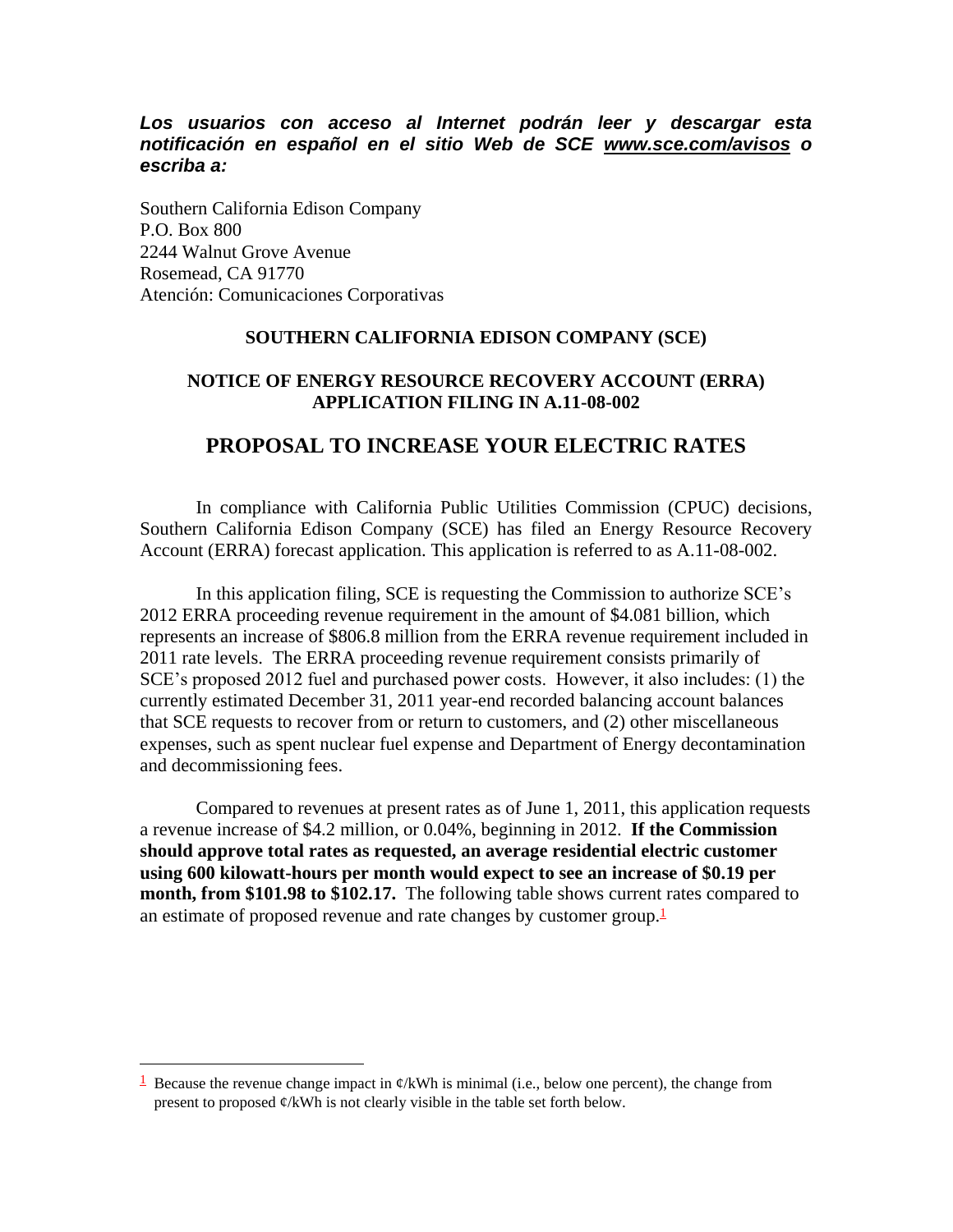| <b>Customer Group</b>             | Revenue<br>Change<br>$(\$000)$ | % Change | Present<br>Rates<br>$\mathcal{L}/kWh$ | Proposed<br>Rates<br>$\mathcal{C}/kWh$ |
|-----------------------------------|--------------------------------|----------|---------------------------------------|----------------------------------------|
| Residential                       | 3,204                          | 0.07%    | 15.52                                 | 15.53                                  |
| Lighting - Small and Medium Power | 1,450                          | 0.04%    | 15.18                                 | 15.19                                  |
| Large Power                       | (568)                          | $-0.03%$ | 10.35                                 | 10.35                                  |
| <b>Agricultural and Pumping</b>   | 102                            | 0.03%    | 11.94                                 | 11.94                                  |
| Street and Area Lighting          | (23)                           | $-0.02%$ | 18.57                                 | 18.57                                  |
| <b>TOTAL</b>                      | 4,165                          | 0.04%    | 14.11                                 | 14.12                                  |

## *Customer Group Revenue Impact August 2011 ERRA Forecast Application*

## **FOR FURTHER INFORMATION FROM SCE**

As noted above, you may review a copy of this Application and related exhibits at SCE's corporate headquarters (2244 Walnut Grove Avenue, Rosemead, CA 91770). You may also view these materials at the following SCE business offices:

| 1 Pebbly Beach Rd.                               | 30553 Rimrock Rd.                              | 374 Lagoon St.,                                  |
|--------------------------------------------------|------------------------------------------------|--------------------------------------------------|
| Avalon, CA 90704                                 | Barstow, CA 92311                              | Bishop, CA 93514                                 |
| 505 W. 14 <sup>th</sup> Ave.<br>Blythe, CA 92225 | 3001 Chateau Rd.<br>Mammoth Lakes, CA<br>93546 | 510 S. China Lake Blvd.,<br>Ridgecrest, CA 93555 |
|                                                  |                                                |                                                  |
| 26364 Pine Ave.                                  | 41694 Dinkey Creek Rd.                         | 421 W. J St.,                                    |
| Rimforest, CA 92378                              | Shaver Lake, CA 93664                          | Tehachapi, CA 93561                              |
|                                                  |                                                |                                                  |
| 120 Woodland Dr.,                                | 6999 Old Woman Springs                         |                                                  |
| Wofford Heights, CA                              | Rd.                                            |                                                  |
| 93285                                            | Yucca Valley, CA 92284                         |                                                  |

Customers with Internet access may view and download SCE's application and the papers supporting it on SCE's Web site, *www.sce.com/applications.* Anyone who would like to obtain more information about the application, please write to:

> Southern California Edison Company P.O. Box 800 2244 Walnut Grove Avenue Rosemead, CA 91770 Attention: Case Administration